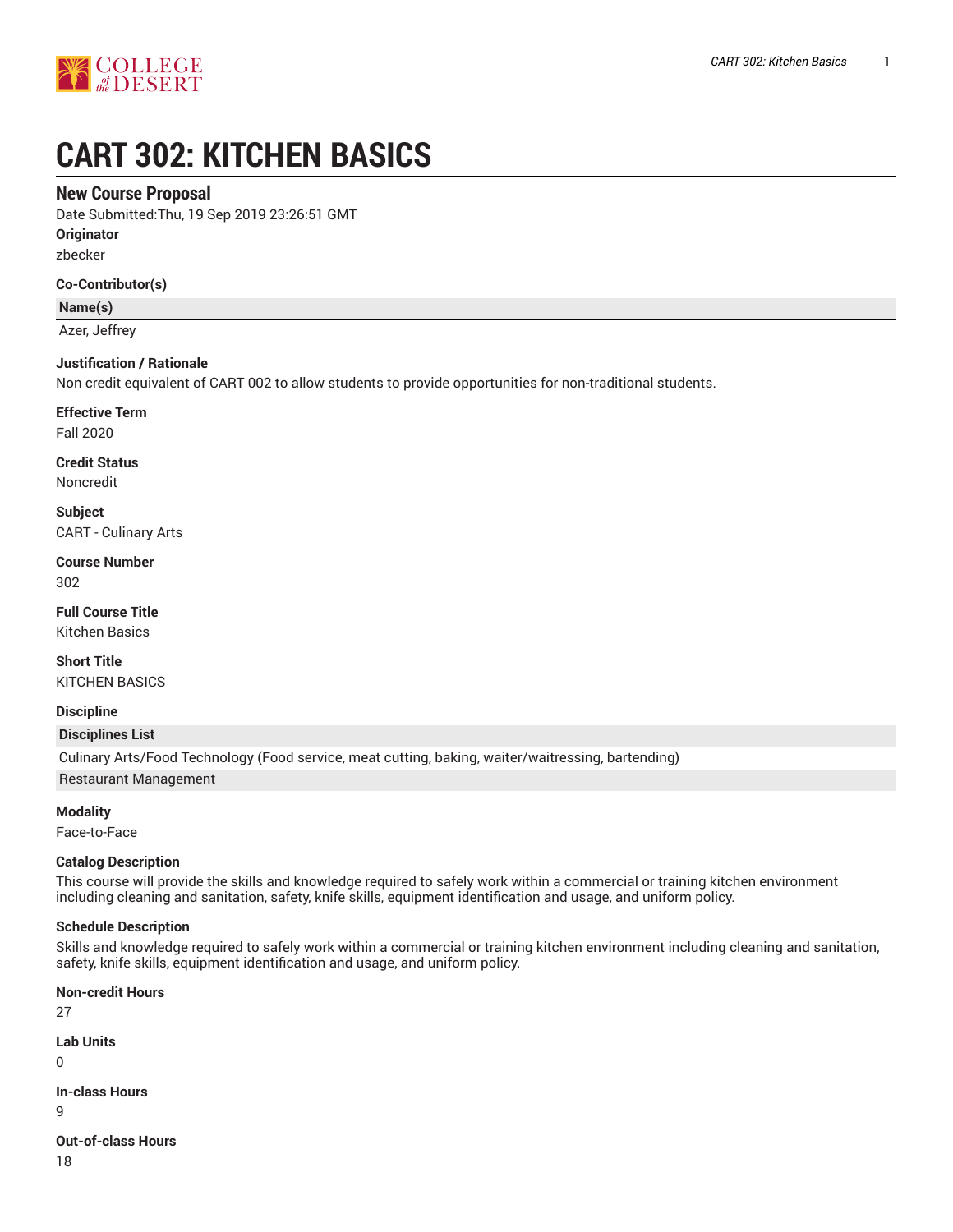

#### **Total Semester Hours**

27

## **Override Description**

Noncredit override.

## **Required Text and Other Instructional Materials**

**Resource Type** Book

**Author** National Restaurant Association

**Title** Servsafe Coursebook

**Edition** 7th

**Publisher** National Restaurant Association Educational Foundation (NRAEF)

**Year** 2017

#### **College Level**

Yes

**ISBN #** 978-1-58280-332-6

#### **Class Size Maximum**

35

#### **Course Content**

- Sanitation Standards.
- Sanitary Facilities and Equipment.
- • Floors including appropriate mopping techniques and procedures.
	- Counter and equipment cleaning and sanitation.
	- Waste management.
	- Appropriate use of hand sinks.
	- Appropriate use of 3 bay sinks and proper cleaning of pots and pans.
- Safety.
	- Policies and procedures.
	- Accident prevention.
- Basic knife skills and safety.
- Equipment identification and usage.

#### **Course Objectives**

|             | <b>Objectives</b>                                                                              |
|-------------|------------------------------------------------------------------------------------------------|
| Objective 1 | Identify basic safety and accident prevention techniques.                                      |
| Objective 2 | Demonstrate safe basic knife skills.                                                           |
| Objective 3 | Demonstrate appropriate cleaning and sanitation procedures including use of sinks and mopping. |
| Objective 4 | Identify kitchen hand and power equipment and appropriate usage.                               |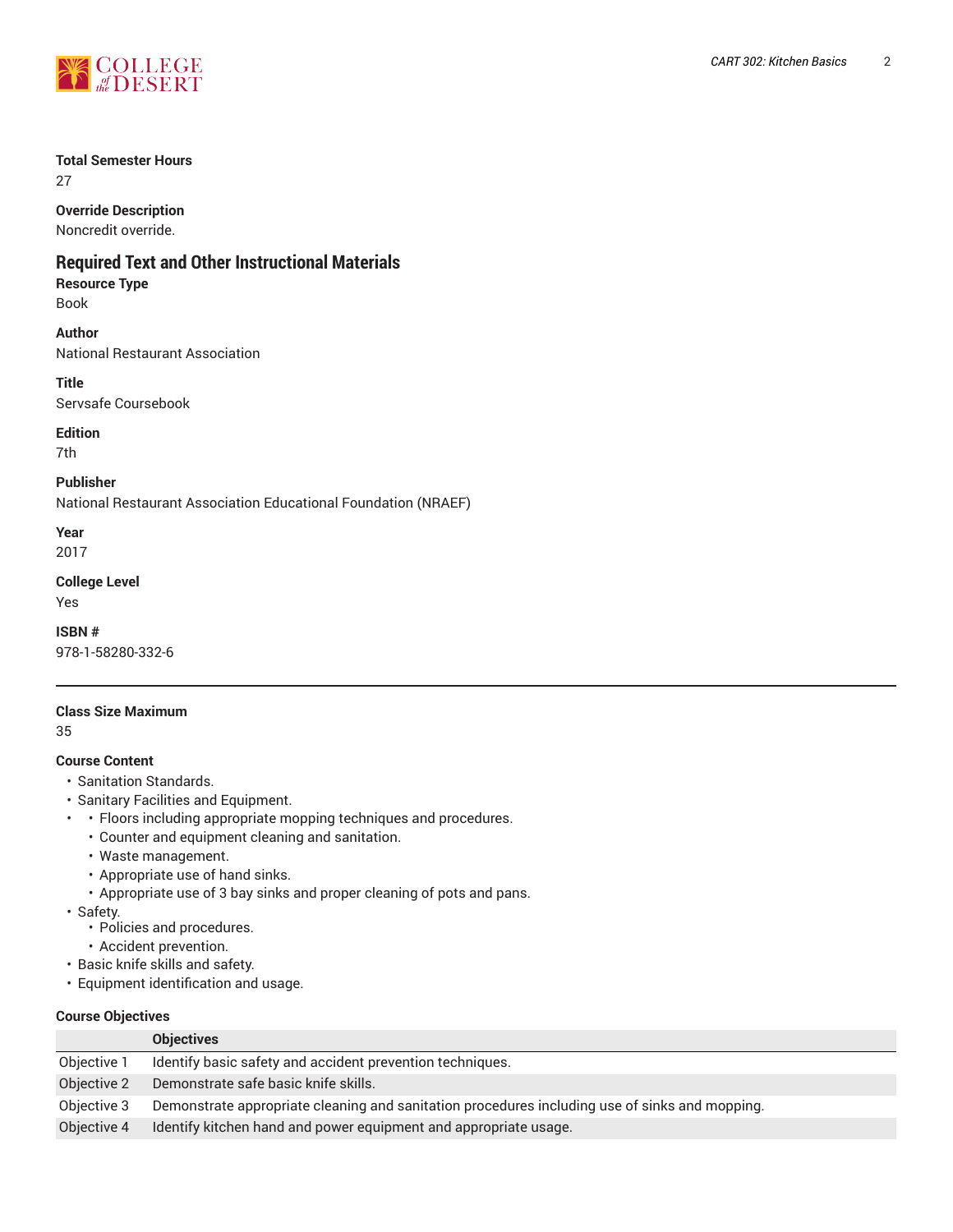

Objective 5 Demonstrate understanding of the uniform policy in the training kitchen and how it impacts safety and accident prevention.

#### **Student Learning Outcomes**

|           | Upon satisfactory completion of this course, students will be able to:                                                                     |
|-----------|--------------------------------------------------------------------------------------------------------------------------------------------|
| Outcome 1 | Identify key steps required to maintain safety and sanitation in a commercial kitchen or training facilities and why<br>each is important. |

#### **Methods of Instruction**

| <b>Method</b>                                    | Please provide a description or examples of how each instructional<br>method will be used in this course.                        |                           |  |  |  |
|--------------------------------------------------|----------------------------------------------------------------------------------------------------------------------------------|---------------------------|--|--|--|
| Lecture                                          | Presentation of topics in context with industry relevant examples.                                                               |                           |  |  |  |
| Discussion                                       | Individual and group discussion of industry relevant safety and<br>sanitation topics.                                            |                           |  |  |  |
| Demonstration, Repetition/Practice               | Perform cleaning and sanitation on floors, pots and pans, and kitchen<br>equipment.                                              |                           |  |  |  |
| Observation                                      | Instructor will demonstrate appropriate techniques.                                                                              |                           |  |  |  |
| <b>Methods of Evaluation</b>                     |                                                                                                                                  |                           |  |  |  |
| <b>Method</b>                                    | Please provide a description or examples of how<br>each evaluation method will be used in this course.                           | <b>Type of Assignment</b> |  |  |  |
| Presentations/student demonstration observations | Students prepare demonstration of appropriate and<br>inappropriate food handling scenarios out-of-class<br>and present in-class. | In and Out of Class       |  |  |  |
| Tests/Quizzes/Examinations                       | Timed quizzes covering material from both text and Out of Class Only<br>classroom lectures.                                      |                           |  |  |  |
| Behavior assessment                              | Student demonstrate appropriate attention to safety In Class Only<br>and sanitation procedures.                                  |                           |  |  |  |
| Mid-term and final evaluations                   | Final examination covering all class material.                                                                                   | Out of Class Only         |  |  |  |
| Reading reports                                  | Written reports based on assigned reading.                                                                                       | Out of Class Only         |  |  |  |
| Other                                            | Out-of-class hours will be accounted for<br>electronically through the learning management<br>system.                            | Out of Class Only         |  |  |  |

#### **Assignments**

#### **Other In-class Assignments**

- 1. Lecture on topics in context with industry specific examples.
- 2. Demonstration of appropriate safety and sanitation techniques.
- 3. Presentations by students on out of class reading on safety and sanitation topics.
- 4. Examinations of various types, such as essay and multiple choice.

#### **Other Out-of-class Assignments**

- 1. Reading in recommended supplementary literature.
- 2. Viewing of films and slide programs and submission of written summary and evaluation.
- 3. Visit local food establishments and submission of written evaluation of safety and sanitation practices observed.
- 4. Worksheets on equipment and usage.

#### **Grade Methods**

Pass/No Pass Only

## **MIS Course Data**

**CIP Code** 12.0500 - Cooking and Related Culinary Arts, General.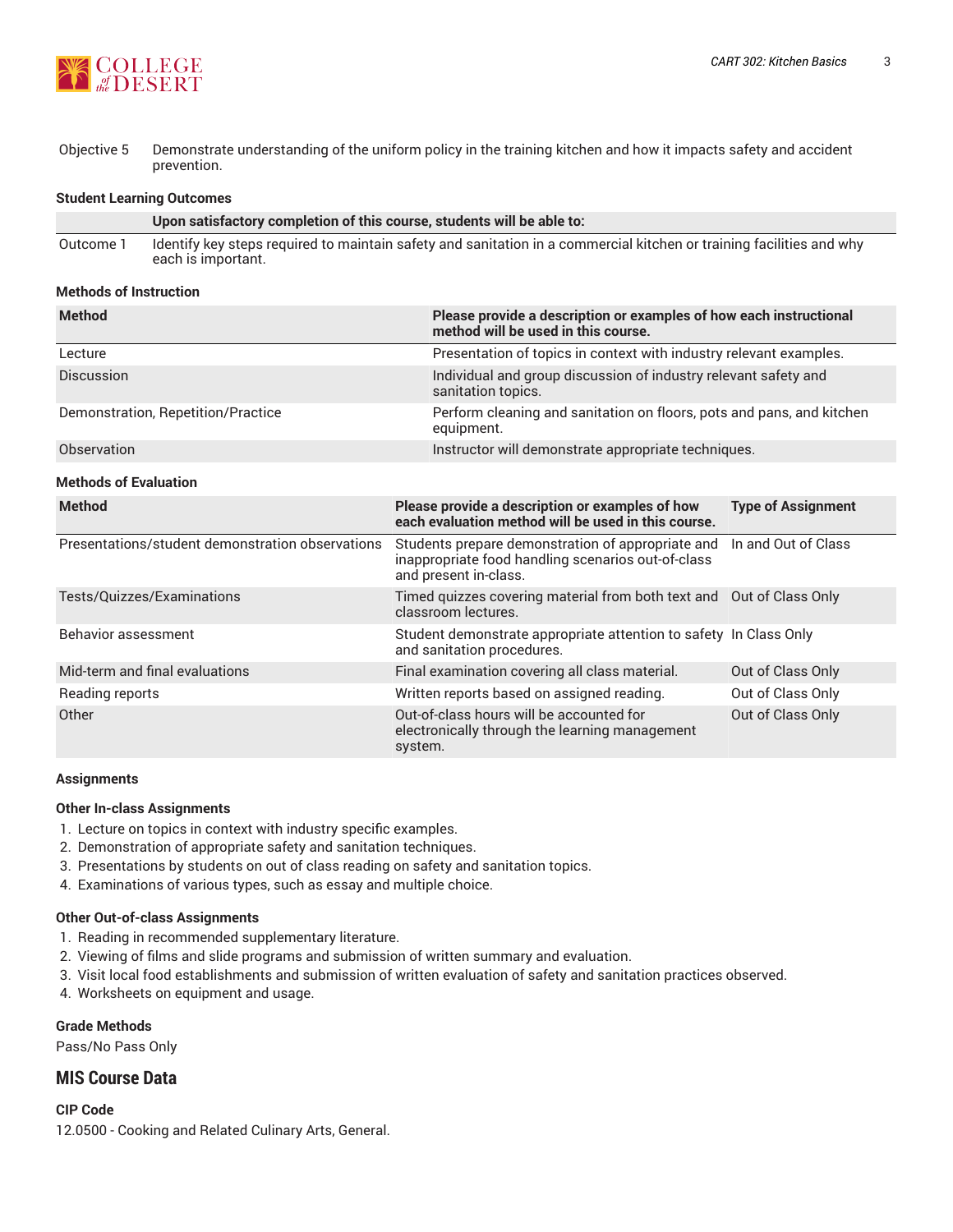

**TOP Code** 130630 - Culinary Arts

**SAM Code** D - Possibly Occupational

**Basic Skills Status** Not Basic Skills

**Prior College Level** Not applicable

**Cooperative Work Experience** Not a Coop Course

**Course Classification Status** Other Non-credit Enhanced Funding

**Approved Special Class** Not special class

**Noncredit Category** Short-Term Vocational

**Funding Agency Category** Not Applicable

**Program Status** Program Applicable

**Transfer Status** Not transferable

**Allow Audit** No

**Repeatability** Yes

**Repeatability Limit** NC **Repeat Type** Noncredit

# **Justification**

Non-credit courses are repeatable until students achieve the skills and knowledge required to meet the objectives of the course.

**Materials Fee** No

**Additional Fees?** No

# **Approvals**

**Curriculum Committee Approval Date** 12/03/2019

**Academic Senate Approval Date** 12/12/2019